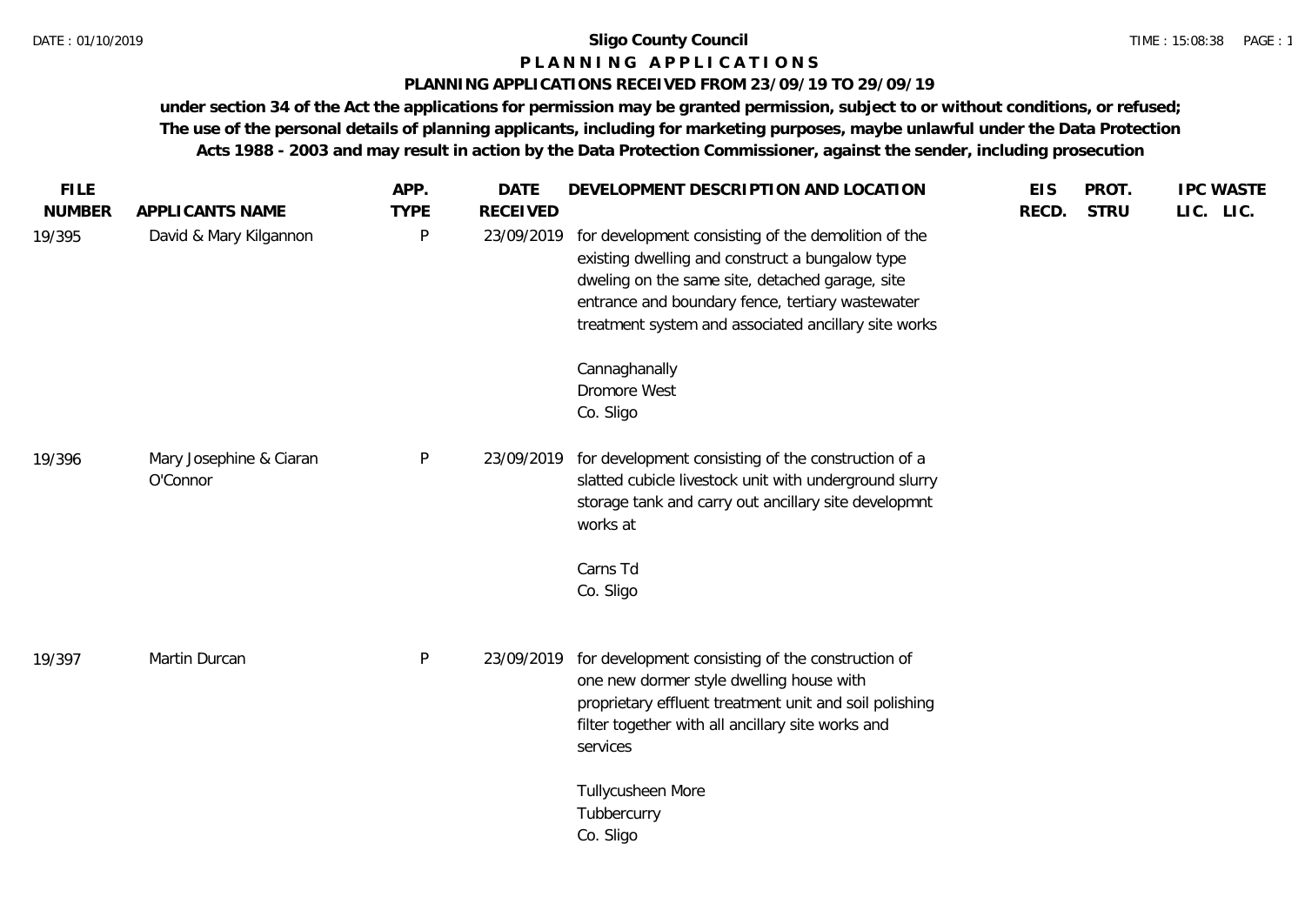### **P L A N N I N G A P P L I C A T I O N S**

### **PLANNING APPLICATIONS RECEIVED FROM 23/09/19 TO 29/09/19**

| <b>FILE</b>   |                         | APP.        | <b>DATE</b>     | DEVELOPMENT DESCRIPTION AND LOCATION                                                                                                                                                                                                                                                                                                            | <b>EIS</b> | PROT.       | <b>IPC WASTE</b> |
|---------------|-------------------------|-------------|-----------------|-------------------------------------------------------------------------------------------------------------------------------------------------------------------------------------------------------------------------------------------------------------------------------------------------------------------------------------------------|------------|-------------|------------------|
| <b>NUMBER</b> | APPLICANTS NAME         | <b>TYPE</b> | <b>RECEIVED</b> |                                                                                                                                                                                                                                                                                                                                                 | RECD.      | <b>STRU</b> | LIC. LIC.        |
| 19/398        | James & Sarah Masterson | P           | 24/09/2019      | for development consisting of the construction of a<br>dwelling house with a Wastewater Treatment<br>System, Tertiary Treatment System and distribution<br>area                                                                                                                                                                                 |            |             |                  |
|               |                         |             |                 | Aghagad<br>Grange<br>Co. Sligo                                                                                                                                                                                                                                                                                                                  |            |             |                  |
| 19/399        | Sligo Credit Union      | P           | 25/09/2019      | for development consisting of A) Amendments to<br>plan and elevations as approved under planning ref:<br>19/82. B) Change of use of existing annex circa<br>333m2 from hotel/restaurant use to financial<br>institution. C) Associated site works to a protected<br>structure no. 248 in the Sligo and Environs<br>Development Plan 2010 - 2016 |            |             |                  |
|               |                         |             |                 | The Clarence Hotel<br>Wine Street<br>Sligo                                                                                                                                                                                                                                                                                                      |            |             |                  |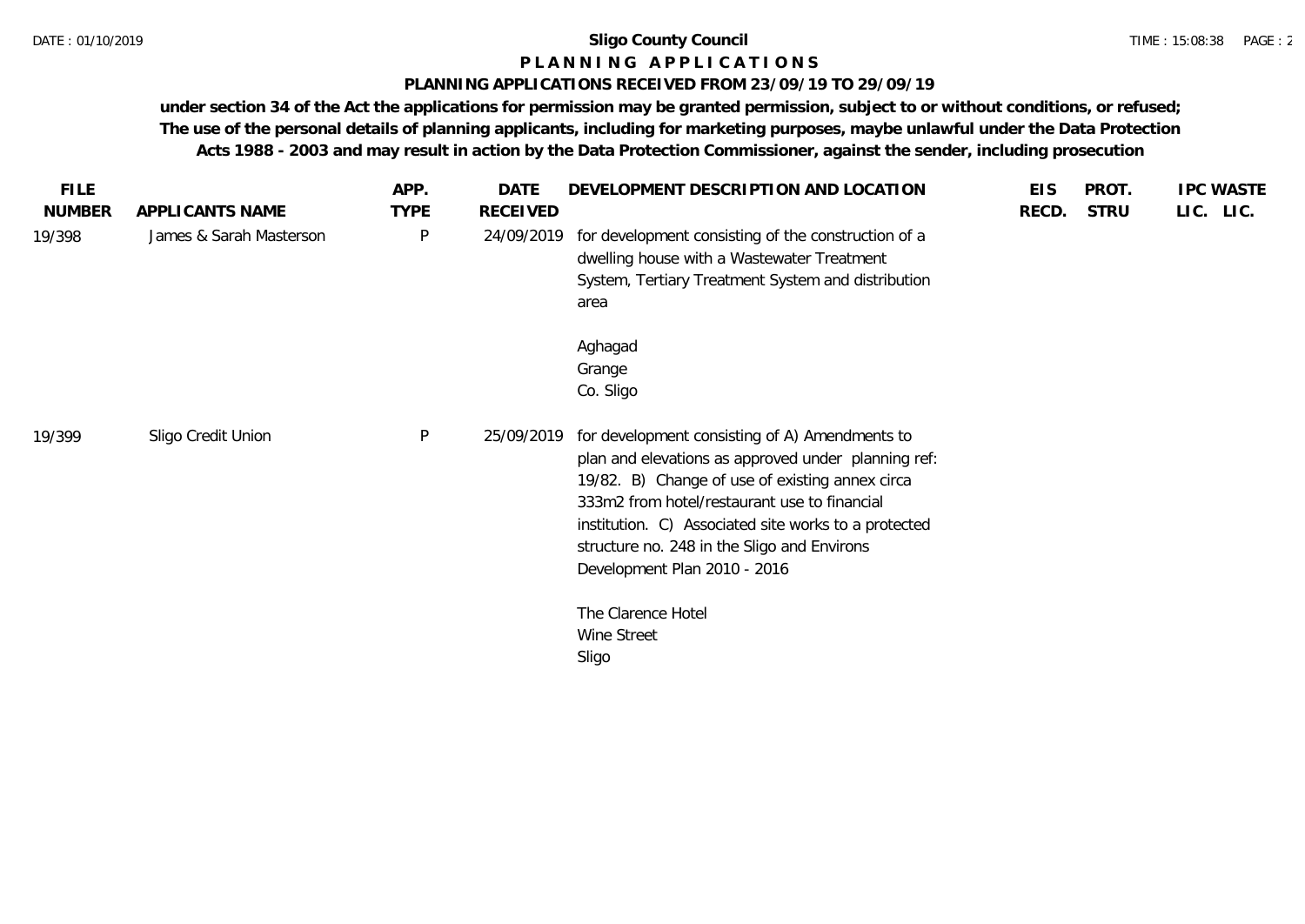### **P L A N N I N G A P P L I C A T I O N S**

### **PLANNING APPLICATIONS RECEIVED FROM 23/09/19 TO 29/09/19**

| <b>FILE</b><br><b>NUMBER</b> | APPLICANTS NAME                           | APP.<br><b>TYPE</b> | <b>DATE</b><br><b>RECEIVED</b> | DEVELOPMENT DESCRIPTION AND LOCATION                                                                                                                                                                                                                                                                                                                                                                                                                                                                                                                                 | <b>EIS</b><br>RECD. | PROT.<br><b>STRU</b> | <b>IPC WASTE</b><br>LIC. LIC. |
|------------------------------|-------------------------------------------|---------------------|--------------------------------|----------------------------------------------------------------------------------------------------------------------------------------------------------------------------------------------------------------------------------------------------------------------------------------------------------------------------------------------------------------------------------------------------------------------------------------------------------------------------------------------------------------------------------------------------------------------|---------------------|----------------------|-------------------------------|
| 19/400                       | Hazel Maye                                | $\sf P$             | 25/09/2019                     | for development consisting of the extension and<br>conversion of a 3 storey dwelling to 3 no.<br>self-contained apartments. Works to include:- A.<br>Demolish existing flat roof and lean-to extensions to<br>rear and construct 3-storey extension. B. Refurbish<br>existing 3-storey dwelling and convert to 3 no.<br>self-contained apartments, comprising 1 no. 1-bed<br>and 2 no. 2-bed - one apartment per floor. C.<br>Provide enclosed yard, lightwell, amenity spaces,<br>connection to existing services and associated works<br>60 A John Street<br>Sligo |                     |                      |                               |
| 19/401                       | Strategic Capital Investment<br>Fund ICAV | $\mathsf{P}$        | 26/09/2019                     | for development consisting of 1. Erection of<br>associated signage on the unit's facade. 2<br>Elevational alterations and upgrade works. 3. All<br>associated site works necessary to facilitate the<br>development<br>Unit W2<br>Quayside Shopping Centre<br>Wine Street<br>Sligo                                                                                                                                                                                                                                                                                   |                     |                      |                               |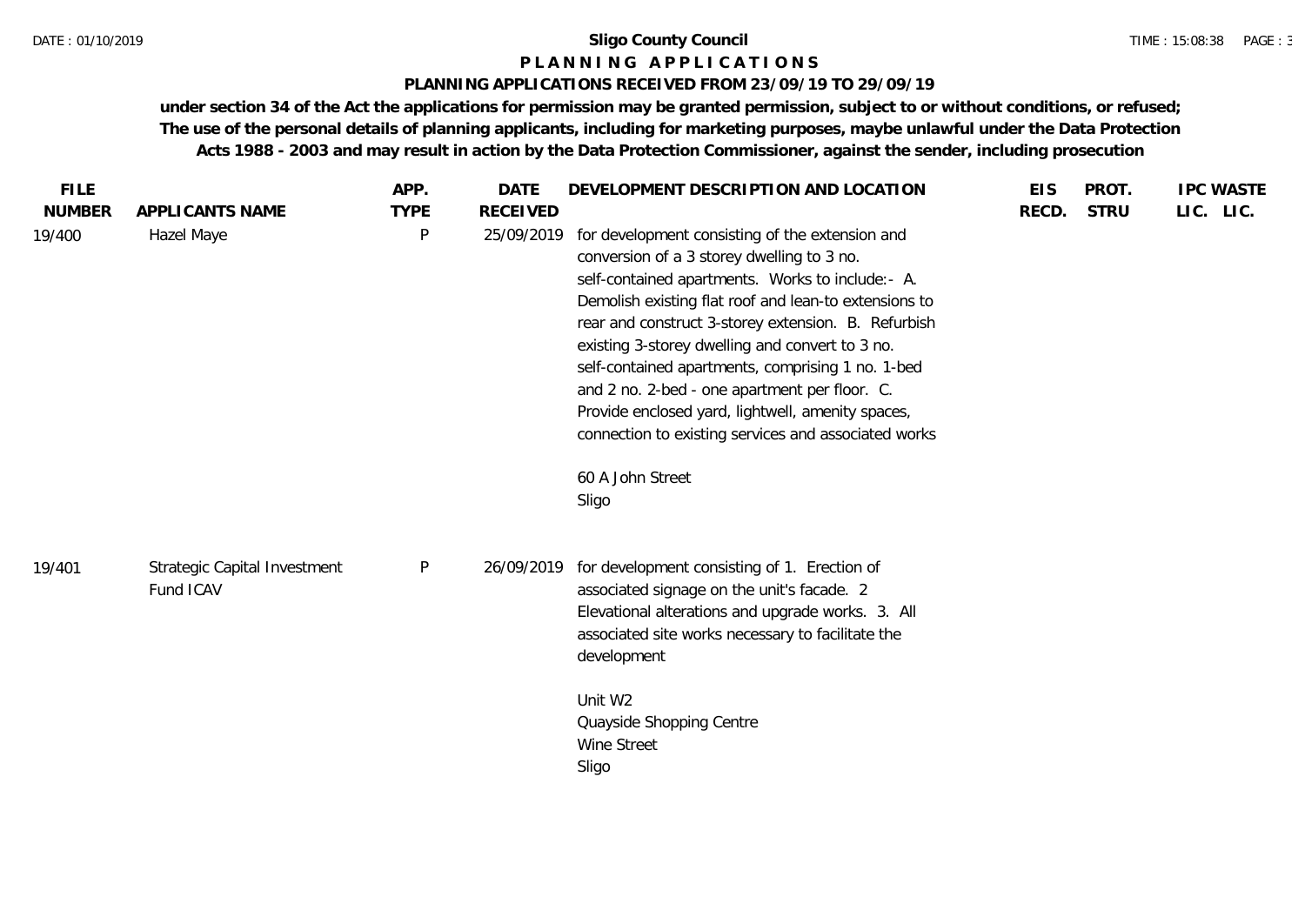#### TIME : 15:08:38 PAGE : 4

### **P L A N N I N G A P P L I C A T I O N S**

### **PLANNING APPLICATIONS RECEIVED FROM 23/09/19 TO 29/09/19**

| <b>FILE</b>   |                                                | APP.         | DATE            | DEVELOPMENT DESCRIPTION AND LOCATION                                                                                                                                                                                                                                                                                                                                                                                                                                                                 | <b>EIS</b> | PROT.       | <b>IPC WASTE</b> |
|---------------|------------------------------------------------|--------------|-----------------|------------------------------------------------------------------------------------------------------------------------------------------------------------------------------------------------------------------------------------------------------------------------------------------------------------------------------------------------------------------------------------------------------------------------------------------------------------------------------------------------------|------------|-------------|------------------|
| <b>NUMBER</b> | APPLICANTS NAME                                | <b>TYPE</b>  | <b>RECEIVED</b> |                                                                                                                                                                                                                                                                                                                                                                                                                                                                                                      | RECD.      | <b>STRU</b> | LIC. LIC.        |
| 19/402        | Mayo, Sligo & Leitrim<br><b>Training Board</b> | $\mathsf{P}$ | 26/09/2019      | for development consisting of the installation of 116<br>sq.metres of temporary prefabricated<br>accommodation together with all associated site<br>works and connection to existing services and<br>utilities. The accommodation includes 2 no. single<br>storey classrooms each with floor area of 58 sqm.<br>Part of the existing school contains a protected<br>structure; Sligo record of protected structures<br>2011-2017 register no. 87 and national inventory of<br>architectural heritage |            | Y           |                  |
| 19/403        | Brendan Burke                                  | $\mathsf{P}$ | 27/09/2019      | Colaiste Iascaigh<br>Bunowna Td<br>Easkey<br>Co. Sligo<br>for development consisting of the construction of a 4<br>bay slatted shed with underground slurry storage<br>tank along with all associated site works                                                                                                                                                                                                                                                                                     |            |             |                  |
|               |                                                |              |                 | Kilboglashy<br>Ballisodare<br>Co. Sligo                                                                                                                                                                                                                                                                                                                                                                                                                                                              |            |             |                  |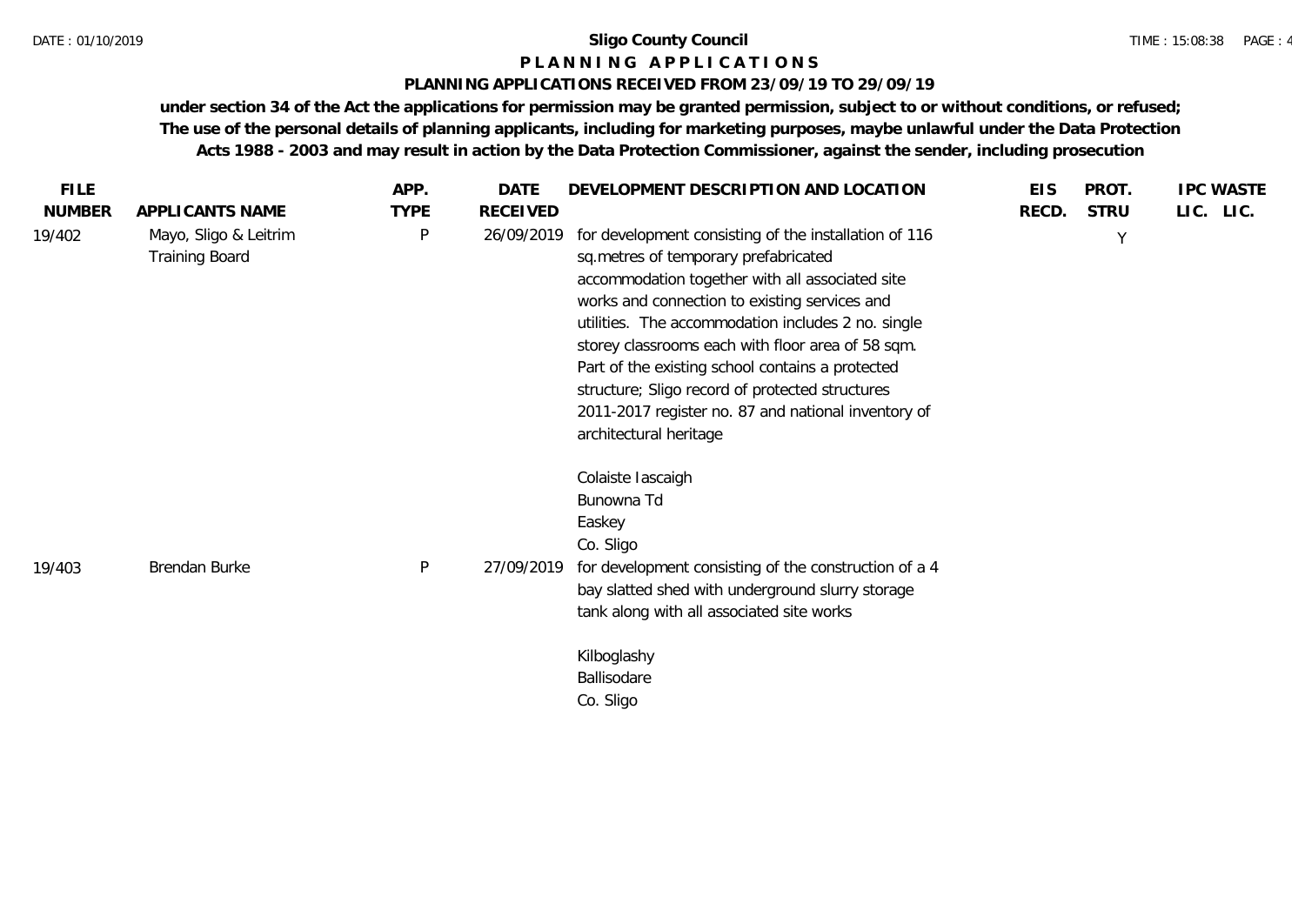### **P L A N N I N G A P P L I C A T I O N S**

### **PLANNING APPLICATIONS RECEIVED FROM 23/09/19 TO 29/09/19**

**under section 34 of the Act the applications for permission may be granted permission, subject to or without conditions, or refused; The use of the personal details of planning applicants, including for marketing purposes, maybe unlawful under the Data Protection Acts 1988 - 2003 and may result in action by the Data Protection Commissioner, against the sender, including prosecution**

| FILE.         |                      | APP.        | <b>DATE</b>     | DEVELOPMENT DESCRIPTION AND LOCATION                                                                                                                                                                                                                                                                                                                                              | <b>EIS</b> | PROT.       | <b>IPC WASTE</b> |
|---------------|----------------------|-------------|-----------------|-----------------------------------------------------------------------------------------------------------------------------------------------------------------------------------------------------------------------------------------------------------------------------------------------------------------------------------------------------------------------------------|------------|-------------|------------------|
| <b>NUMBER</b> | APPLICANTS NAME      | <b>TYPE</b> | <b>RECEIVED</b> |                                                                                                                                                                                                                                                                                                                                                                                   | RECD.      | <b>STRU</b> | LIC. LIC.        |
| 19/404        | Peter & Mary Coleman | R           | 27/09/2019      | for development consisting of the retention of single<br>storey extensions to rear and a single storey<br>extension to front of existing dwelling house.<br>Permission to complete 2 storey extension to the<br>rear, alter elevations and window layout on the<br>existing dwelling, install PETS and construct a<br>domestic garage and all ancillary site development<br>works |            |             |                  |
|               |                      |             |                 | Keswick<br>Kintogher<br>Co. Sligo                                                                                                                                                                                                                                                                                                                                                 |            |             |                  |
|               | Total: 10            |             |                 |                                                                                                                                                                                                                                                                                                                                                                                   |            |             |                  |

\*\*\* END OF REPORT \*\*\*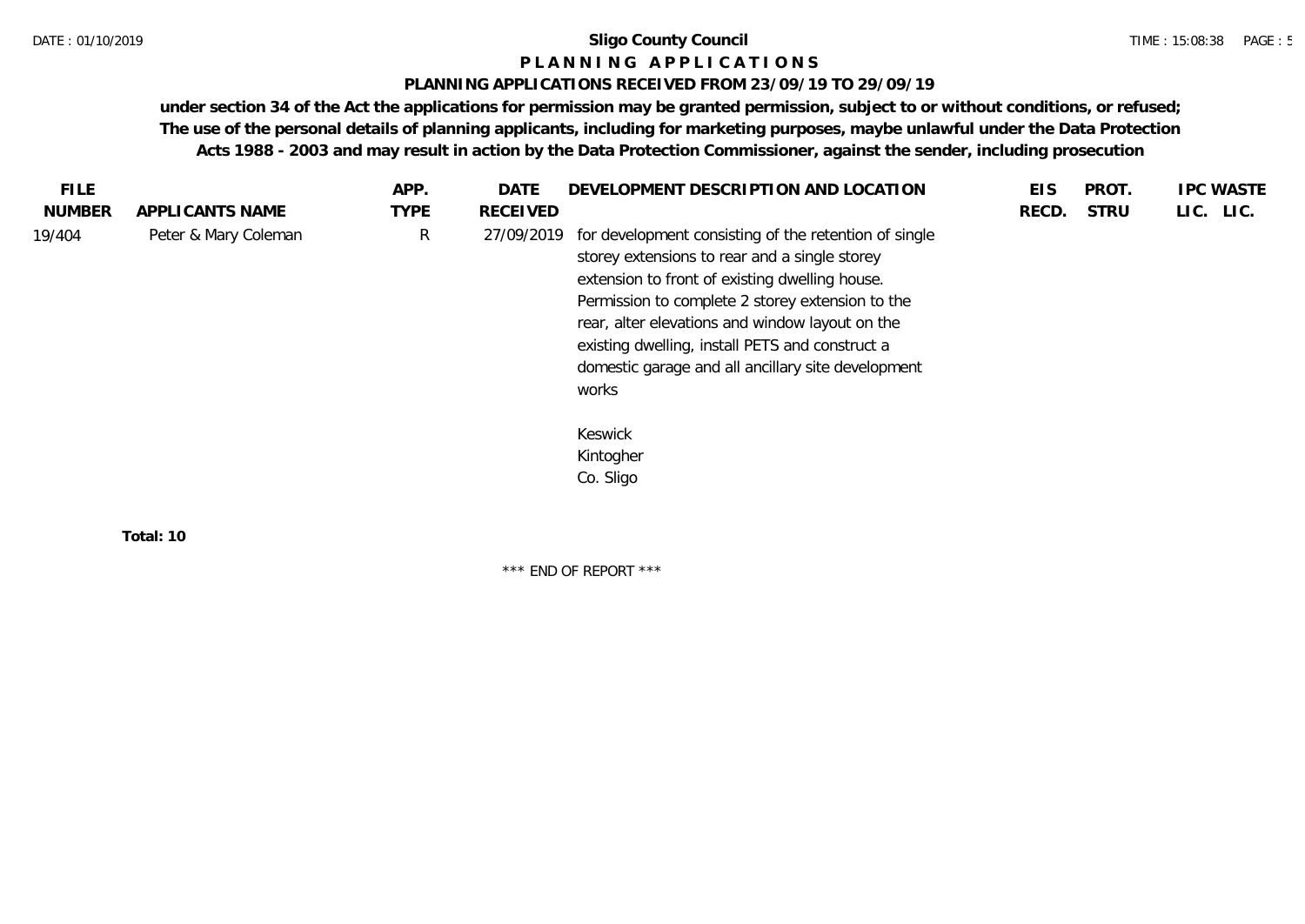# **P L A N N I N G A P P L I C A T I O N S**

## **PLANNING APPLICATIONS GRANTED FROM 23/09/2019 TO 29/09/2019**

**in deciding a planning application the planning authority, in accordance with section 34(3) of the Act, has had regard to submissions or observations recieved in accordance with these Regulations;**

**The use of the personal details of planning applicants, including for marketing purposes, maybe unlawful under the Data Protection Acts 1988 - 2003 and may result in action by the Data Protection Commissioner, against the sender, including prosecution.**

| <b>FILE</b> |                     | APP.        | DATE            |                                                                                                                                                                                                                                                                                                                                                                                                                                                                                                                                                               | M.O.        | M.O.          |
|-------------|---------------------|-------------|-----------------|---------------------------------------------------------------------------------------------------------------------------------------------------------------------------------------------------------------------------------------------------------------------------------------------------------------------------------------------------------------------------------------------------------------------------------------------------------------------------------------------------------------------------------------------------------------|-------------|---------------|
| NUMBER      | APPLICANTS NAME     | <b>TYPE</b> | <b>RECEIVED</b> | DEVELOPMENT DESCRIPTION AND LOCATION                                                                                                                                                                                                                                                                                                                                                                                                                                                                                                                          | <b>DATE</b> | <b>NUMBER</b> |
| 19/99       | Fergus McTiernan    | P           | 20/03/2019      | Development consisting of the construction of dwelling<br>house, installation of effluent treatment system with<br>percolation area and carry out all associated ancillary site<br>works.                                                                                                                                                                                                                                                                                                                                                                     | 26/09/2019  | P585/19       |
|             |                     |             |                 | Carrowhubbuck South<br>Enniscrone<br>Co Sligo                                                                                                                                                                                                                                                                                                                                                                                                                                                                                                                 |             |               |
| 19/188      | Margaret Kilfeather | P           | 16/05/2019      | PP - for development consisting of 1. Demolishing of<br>sheds to the front & side of the existing cottage and the<br>erection of single & two storey extension to the front &<br>side of the existing cottage. 2. Demolishing of the<br>existing stone boundary wall alongside the front and<br>erect new 1 meter high stone wall with pedestrian and<br>vehicular access. 3. Installation of a new waste water<br>treatment plant and percolation area. 4. Carrying out all<br>other associated site and ground works all within the<br>confines of the site | 24/09/2019  | p579/19       |
|             |                     |             |                 | Carrowcrin<br>Kellystown<br>Co. Sligo                                                                                                                                                                                                                                                                                                                                                                                                                                                                                                                         |             |               |
|             |                     |             |                 |                                                                                                                                                                                                                                                                                                                                                                                                                                                                                                                                                               |             |               |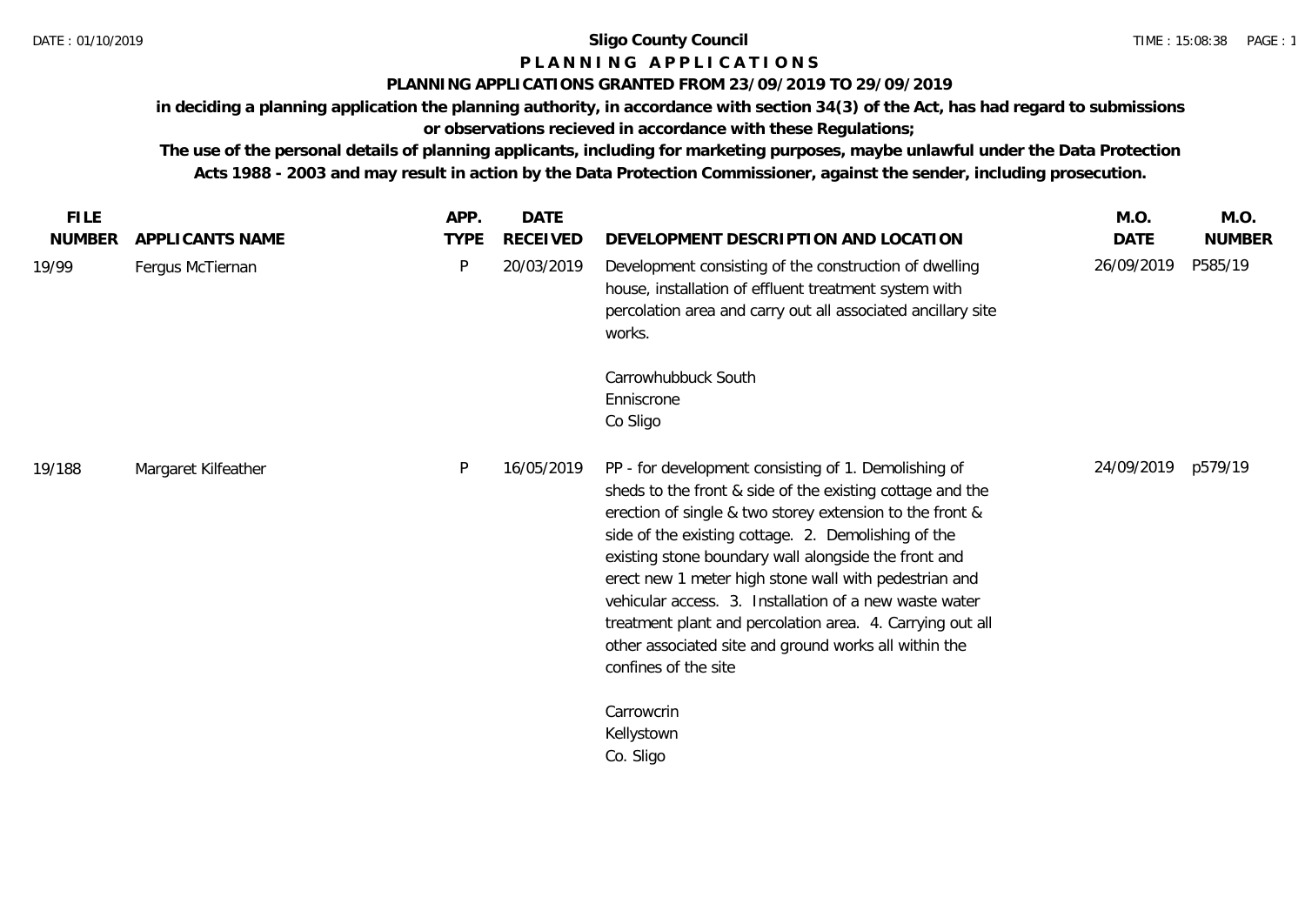## **P L A N N I N G A P P L I C A T I O N S**

## **PLANNING APPLICATIONS GRANTED FROM 23/09/2019 TO 29/09/2019**

**in deciding a planning application the planning authority, in accordance with section 34(3) of the Act, has had regard to submissions** 

## **or observations recieved in accordance with these Regulations;**

**The use of the personal details of planning applicants, including for marketing purposes, maybe unlawful under the Data Protection Acts 1988 - 2003 and may result in action by the Data Protection Commissioner, against the sender, including prosecution.**

| <b>FILE</b>   |                               | APP.        | <b>DATE</b>     |                                                                                                                                                                                                                                                                                                                                                                                                                                                        | M.O.       | M.O.          |
|---------------|-------------------------------|-------------|-----------------|--------------------------------------------------------------------------------------------------------------------------------------------------------------------------------------------------------------------------------------------------------------------------------------------------------------------------------------------------------------------------------------------------------------------------------------------------------|------------|---------------|
| <b>NUMBER</b> | APPLICANTS NAME               | <b>TYPE</b> | <b>RECEIVED</b> | DEVELOPMENT DESCRIPTION AND LOCATION                                                                                                                                                                                                                                                                                                                                                                                                                   | DATE       | <b>NUMBER</b> |
| 19/259        | Karen Killoran & John Johnson | P           | 01/07/2019      | development consisting of the renovation of existing<br>outbuilding to the rear of "The Moorings" to provide a<br>home office and games room. The development will<br>consist of the following: (1) The refurbishment of<br>outbuilding to provide a home office and games room.<br>(2) External stair to access upper floor (3) 5m <sup>2</sup> one<br>storey outshot extension to front of outbuilding.<br>The Moorings<br>Rosses Point<br>Co. Sligo | 24/09/2019 | P581/19       |
| 19/319        | Elita McHugh                  | P           | 02/08/2019      | development consisting of the construction of a part two<br>storey, part single storey dwelling house, domestic<br>garage, effluent treatment system with percolation area,<br>new site entrance with all associated site works<br>Cartronkillerdoo Td<br>Cliffoney<br>Co. Sligo                                                                                                                                                                       | 24/09/2019 | P577/19       |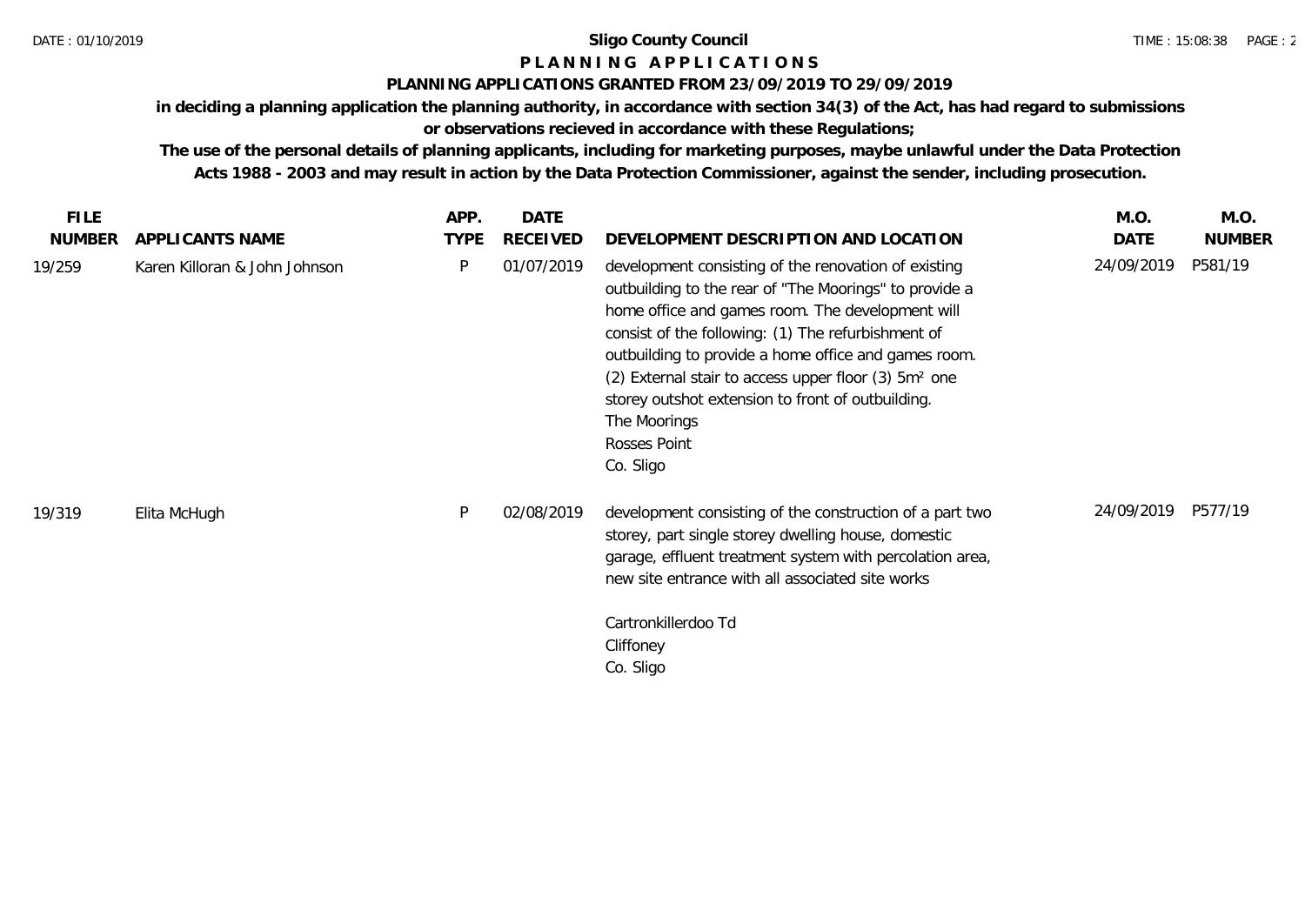## **P L A N N I N G A P P L I C A T I O N S**

### **PLANNING APPLICATIONS GRANTED FROM 23/09/2019 TO 29/09/2019**

**in deciding a planning application the planning authority, in accordance with section 34(3) of the Act, has had regard to submissions** 

## **or observations recieved in accordance with these Regulations;**

**The use of the personal details of planning applicants, including for marketing purposes, maybe unlawful under the Data Protection Acts 1988 - 2003 and may result in action by the Data Protection Commissioner, against the sender, including prosecution.**

| <b>FILE</b>   |                                  | APP.        | DATE       |                                                                                                                                                                                                                                                                                                              | M.O.       | M.O.          |
|---------------|----------------------------------|-------------|------------|--------------------------------------------------------------------------------------------------------------------------------------------------------------------------------------------------------------------------------------------------------------------------------------------------------------|------------|---------------|
| <b>NUMBER</b> | APPLICANTS NAME                  | <b>TYPE</b> | RECEIVED   | DEVELOPMENT DESCRIPTION AND LOCATION                                                                                                                                                                                                                                                                         | DATE       | <b>NUMBER</b> |
| 19/332        | Noel & Val Kennedy               | P           | 12/08/2019 | development consisting of (1) construction of bedroom<br>extension to the East side of the existing dwelling (2)<br>Construction of living room extension to the west side of<br>existing dwelling (3) Install Wastwewater Treatment<br>System and polishing filter.<br>Farranharpy,<br>Skreen,<br>Co. Sligo | 24/09/2019 | P580/19       |
| 19/336        | Ronan Murphy & Deborah Burnstone | P           | 15/08/2019 | development consisting of the refurbishment,<br>reconfiguration and extension of an existing detached<br>dwelling and all associated site works.<br>Ballyweelin,<br>Rosses Point,<br>Co. Sligo,<br>F91 K227                                                                                                  | 26/09/2019 | P582/19       |
|               | Total: 6                         |             |            |                                                                                                                                                                                                                                                                                                              |            |               |

\*\*\* END OF REPORT \*\*\*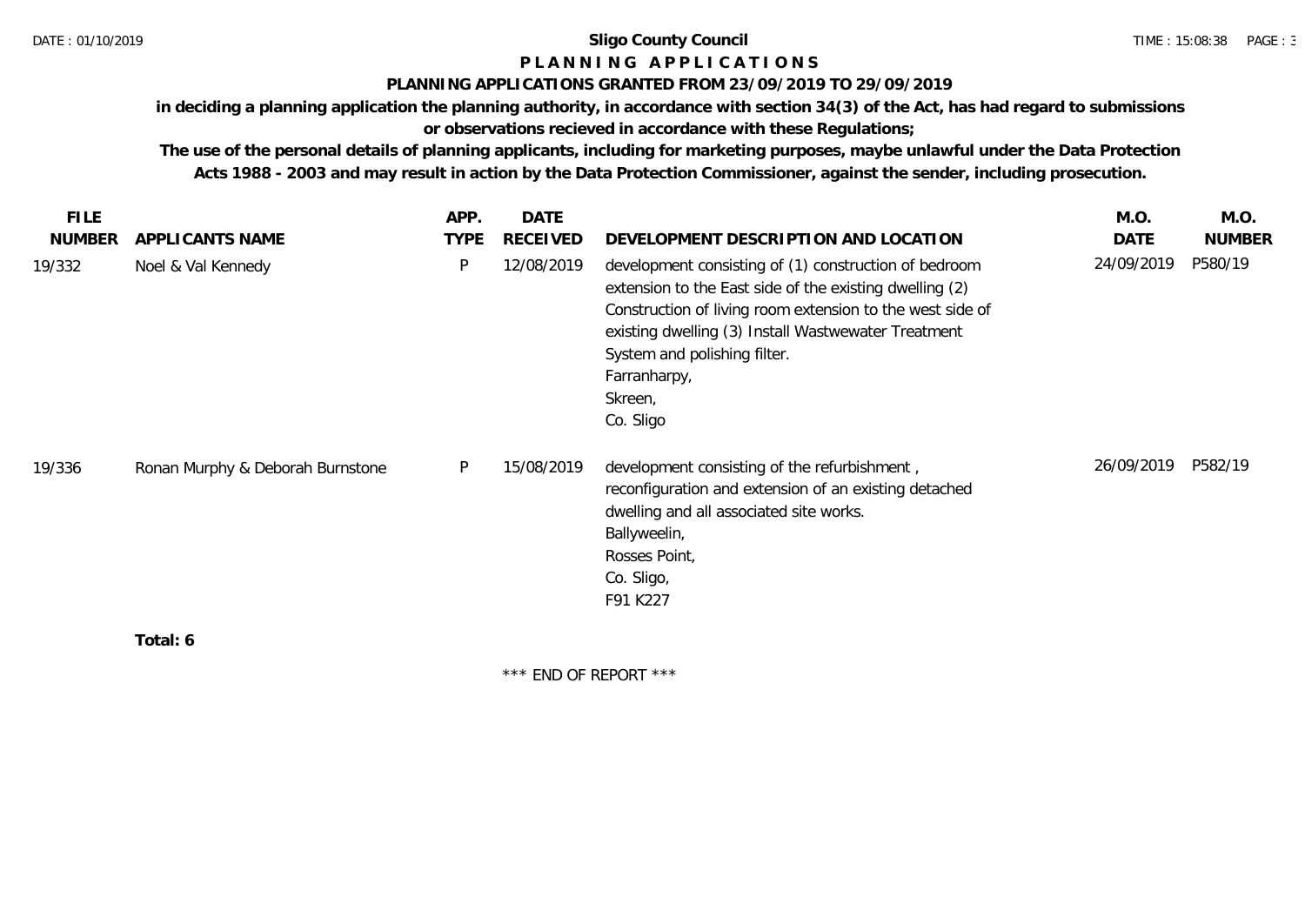### **P L A N N I N G A P P L I C A T I O N S**

#### **PLANNING APPLICATIONS REFUSED FROM 23/09/2019 TO 29/09/2019**

**in deciding a planning application the planning authority, in accordance with section 34(3) of the Act, has had regard to submissions or observations recieved in accordance with these Regulations;**

**The use of the personal details of planning applicants, including for marketing purposes, maybe unlawful under the Data Protection Acts 1988 - 2003 and may result in action by the Data Protection Commissioner, against the sender, including prosecution.**

| <b>FILE</b>   |                                                     | A DE | $\sim$ $\sim$ $\sim$<br>DA I | <b>ENT DESCRIPTION AND</b><br>$\cap$ nn.<br>)E\/F<br>. JIEN L<br>பட | IVI.U       | IVI.U         |
|---------------|-----------------------------------------------------|------|------------------------------|---------------------------------------------------------------------|-------------|---------------|
| <b>NUMBER</b> | <b>ANTS NAME</b><br>A DDI<br>$\sqrt{2}$<br>CAN<br>u | TVDL | ◡⊢                           | <b>OCATION</b>                                                      | <b>DATF</b> | <b>NUMBER</b> |

/

**Total: 0**

\*\*\* END OF REPORT \*\*\*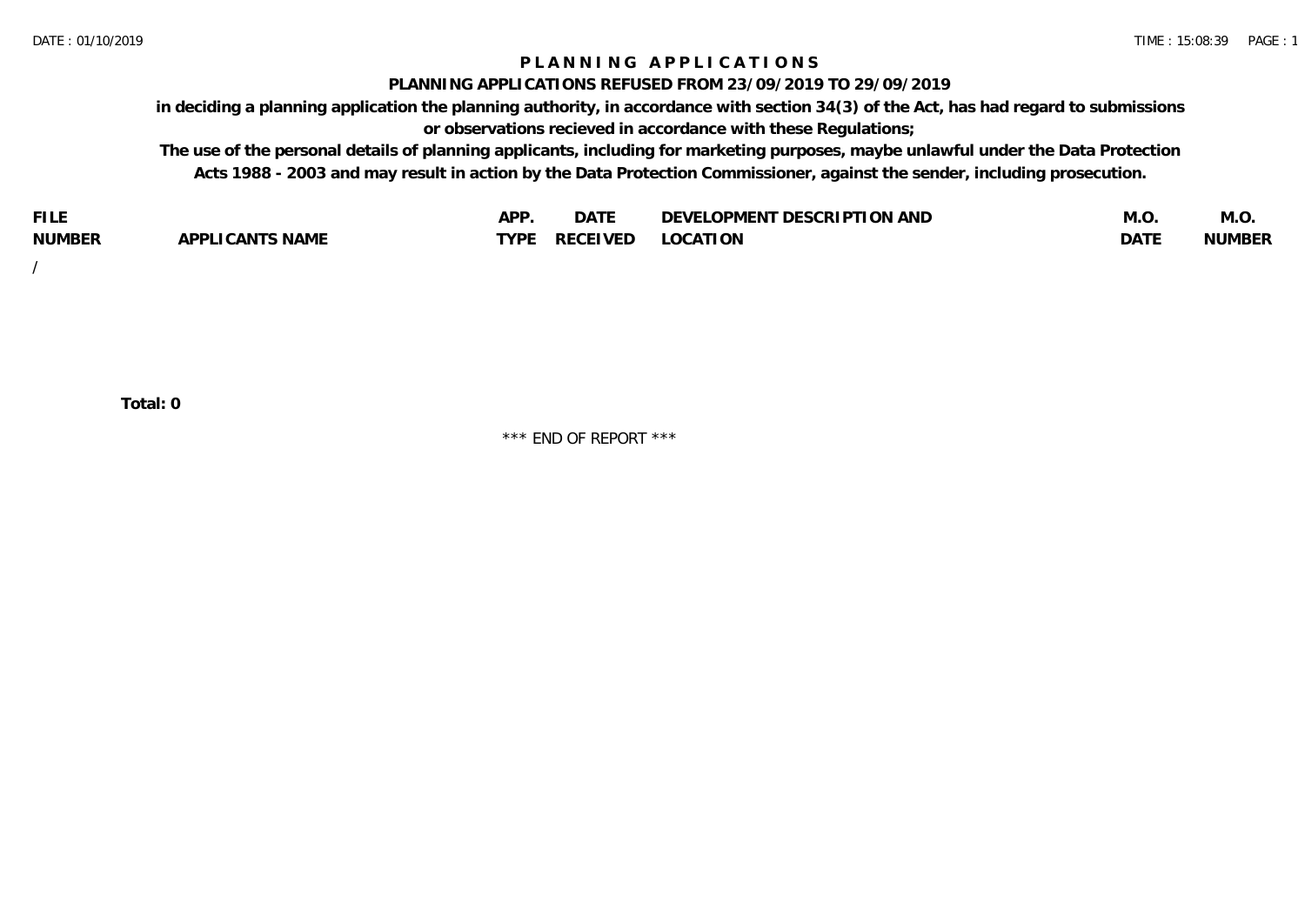## **A N B O R D P L E A N A L A APPEAL DECISIONS NOTIFIED FROM 23/09/2019 TO 29/09/2019**

| <b>FILE</b><br><b>NUMBER</b> | APPLICANTS NAME<br>AND ADDRESS                                                                               | APP.<br><b>TYPE</b> | <b>DECISON</b><br>DATE | L.A.<br>DEC. | DEVELOPMENT DESCRIPTION AND LOCATION                                                                                                                                                                                                                                                                                                                                                                                                                                                                      | B.P.<br>DEC. DATE | <b>DECISION</b> |
|------------------------------|--------------------------------------------------------------------------------------------------------------|---------------------|------------------------|--------------|-----------------------------------------------------------------------------------------------------------------------------------------------------------------------------------------------------------------------------------------------------------------------------------------------------------------------------------------------------------------------------------------------------------------------------------------------------------------------------------------------------------|-------------------|-----------------|
| 19/138                       | Cignal Infrastructure Ltd<br>Suite 309, Q House<br>76 Furze Road<br>Sandyford Industrial Estate<br>Dublin 18 | P                   | 29/05/2019             | R            | Development consisting of the erection of a new<br>33m multi-user telecommunications support<br>structure carrying 9 No. antennas and associated<br>remote radio units, 6 No communication dishes, 3<br>No lighting finials and 6 No outdoor cabinets all<br>enclosed within a security compound by a 2.4 m<br>high palisade fence with a 4 m access gate, site<br>access and site works. The development will<br>provide voice and mobile broadband services in the<br>area.<br>Coillte Forest Drumcliff | 24/09/2019        | REFUSED         |
|                              |                                                                                                              |                     |                        |              | Drumcliff North<br>Co Sligo                                                                                                                                                                                                                                                                                                                                                                                                                                                                               |                   |                 |
|                              | Total:                                                                                                       |                     |                        |              |                                                                                                                                                                                                                                                                                                                                                                                                                                                                                                           |                   |                 |

**\*\*\*\*\*\*\*\*\*\*\*\* END OF REPORT \*\*\*\*\*\*\*\*\*\*\*\***